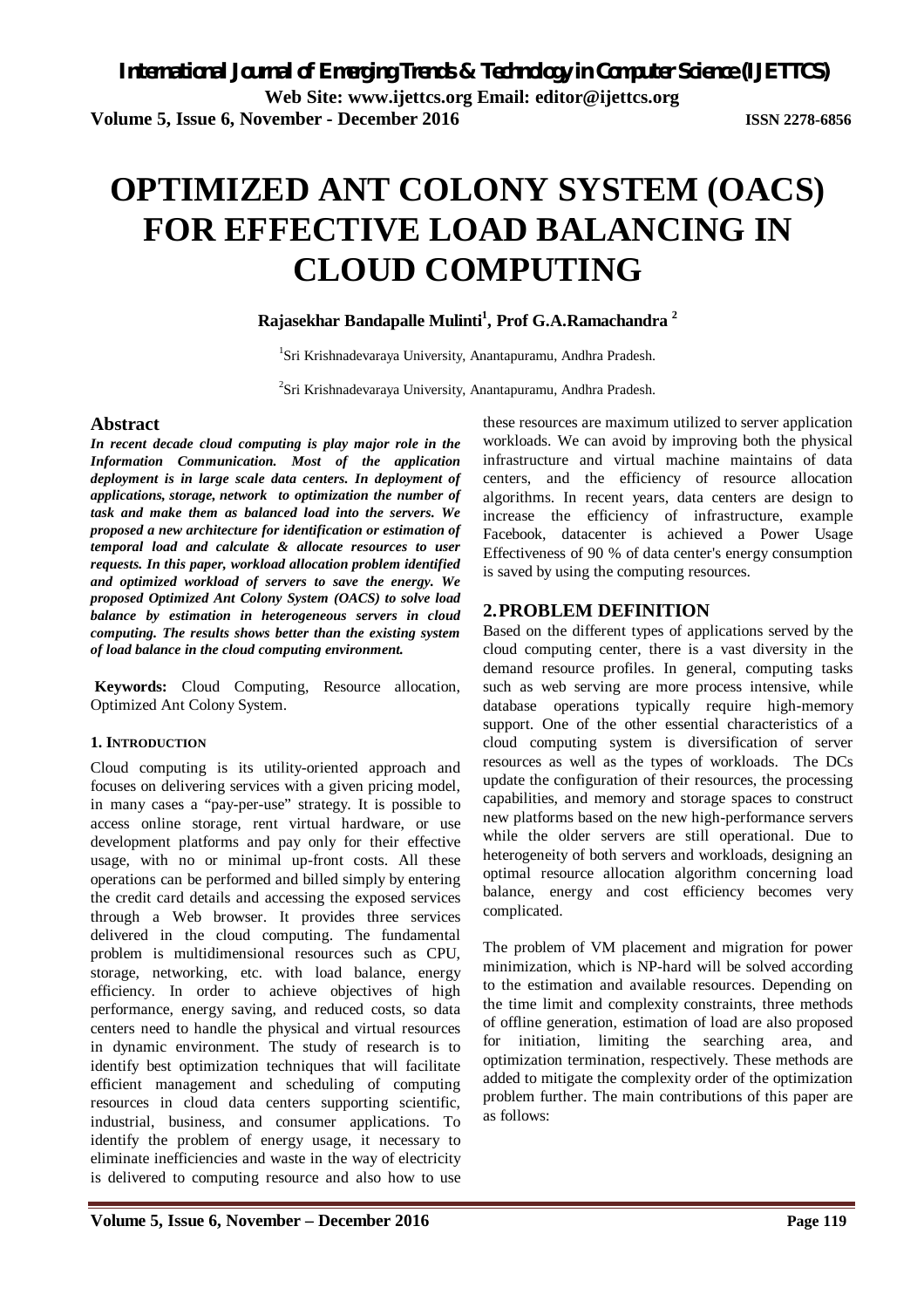# *International Journal of Emerging Trends & Technology in Computer Science (IJETTCS)* **Web Site: www.ijettcs.org Email: editor@ijettcs.org**

# **Volume 5, Issue 6, November - December 2016 ISSN 2278-6856**

- Heterogeneous resources and workloads of a DC are modeled and power efficient network-aware resource allocation platform is proposed to optimize the power consumption of cloud data centers.
- Optimization of Ant Colony System is proposed to estimate the incoming workload and prediction error is also considered in the optimal resource allocation.
- Dynamic job scheduler with optimization of cloud power consumption. To offline pattern initiation, cut and solve method and call back approach are proposed to reduce the complexity and search space and to make it scalable regarding the scheduling deadline.

# **3.PROPOSED WORK**

In these work, the scheduling tasks are allocated using the ant colony algorithm in cloud computing and these studies have been divided into three categories. We focus on scheduling task and male them load balances efficiency schedules tasks combined with the ant colony and bee colony algorithms. To optimizing the total execution time of tasks reducing the execution time by combining a process and an ant colony optimization algorithm using the approximation method. That work sets a pheromone threshold to avoid premature convergence and avoids the local optimum through the two-tier search strategy and by using the pre-execution time. The system performance, such as load balancing. For example, the work proposes a scheduling method based on the ant colony algorithm. To minimizes makespan and also achieves load balancing by minimizing the idle time of virtual machines in order to balance the load of the virtual machines. To improve ant colony algorithm based on the shortest delay time of tasks. The task to a virtual machine as the searching object of the ants, taking into account the shortest completion time and load balancing. The proposes a scheduling algorithm based on QoS constraints combined with GA and integration, taking into account both time and cost.

### **4. DEFINITION OF TASKS AND RESOURCES**

We assumed that there are *K* tasks  $TD$  f $T1$ ;  $T2$ ; :::;  $Ti$ ; : : : ; *TK* g and *N* resources *R* D f*R*1; *R*2; : : : ; *Rj*; : : : ; *RN* g in the current system of cloud computing. Here, cloud resources refer to the virtual resources.

**Definition 1 (Tasks):** *Ti* D (*Ci*;*Mi*;*Di*; *Li*). The first two parameters are CPU usage and memory usage, which the user has applied. *Di* is the deadline of the task, and *Bi* is the budget cost of the user. These parameters come from the task manager and are submitted by users.

**Definition 2 (Resources):** Each virtual resource cloud is defined by the main parameters of its CPU and memory, *Rj* D (*Cj*;*Mj*). These two parameters are representative of CPU utilization and memory usage.

**Assumption 1:** In order for the research to proceed, it is necessary to provide an assumption related to the above definitions. We have assumed that the information submitted by the user is trusted and the information of resource demand, submitted by the user, is accurate. In cloud computing, virtualization technology can monitor resource usage. If the user-accessed resources, such as CPU and memory, exceed the number of users applying during optimization Ant Colony System.

**Ant Colony System:** Dorigo and Gambardella proposed Ant colony system initially for solving the traveling salesman problem (TSP). Real ants are capable of finding the shortest path between the nest and the food source according to information passed via pheromone. In solving a TSP, ants construct a solution by visiting the cities one by one until all are visited. During the construction process, the next city to visit is selected according to the pheromone and heuristic information. Similarly, a Virtual Machine Allocation (VMA) can also use such a step-by-step construction assigning the VMs one by one to suitable servers. Thus, ACS is applicable to VMA problems.

#### **Implementation of Optimization Ant Colony System (OACS)**

To minimize the number of active servers and then reduce the energy consumption for cloud computing, we develop an OACS-based approach here, with order exchange and migration operations. The resultant existing algorithm searches for a solution with minimal number of servers to host all the VMs. We denote this minimal number as *M*min in the feasible globally best solution *Sgb*. Since *M*min is our optimization objective which is unknown in advance, we begin with *M*min=*N* in the initialization state, where *N* is the number of VMs. The initial feasible globally best solution *Sgb* is to place the *N* VMs on *N*  servers with one VM mapping to one server. For each pair VM  $k$  and VM  $j$  ( $j \neq k$ ), we introduce a pheromone value  $\tau(k, j)$  and initialize it as  $\tau$  0= (N)–1. The pheromone value indicates the preference of two VMs to be assigned to the same server according to the historical experience.

The initialization, OACS goes to construct solutions iteration by iteration so as to find better feasible solutions with fewer servers. In each iteration  $t$  ( $t \ge 1$ ), OACS aims to find a feasible solution with one server less than *M*min. Therefore, the ant tries to place the *N* VMs to the *Mt*=*M*min–1 servers. In each iteration, multiple ants construct their own solutions (assignment) with the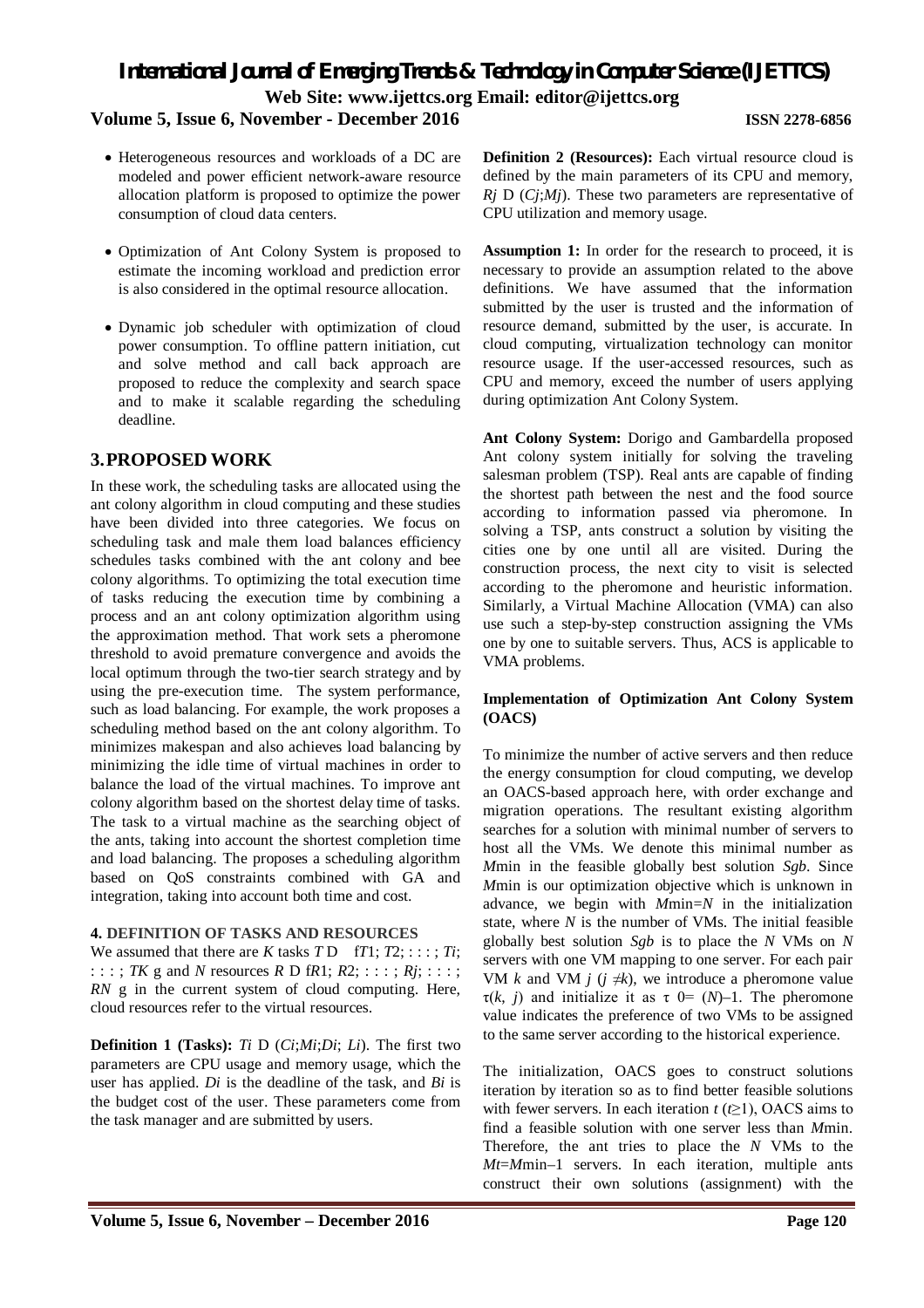# *International Journal of Emerging Trends & Technology in Computer Science (IJETTCS)* **Web Site: www.ijettcs.org Email: editor@ijettcs.org Volume 5, Issue 6, November - December 2016 ISSN 2278-6856**

guidance of the construction rule. Each ant maintains a construction process by choosing vertices from a construction scheme. Fig. 1(a) shows an example of the construction scheme with *N*=5 VMs and *Mt*=4 available servers. It can be observed that the vertices of the construction scheme are arranged into an *Mt*×*N* matrix. Each vertex *xij* denotes a VM assignment to a server. The undirected arc between two vertices in the adjacent columns indicates the potential route of ants. Let consider a solution  $S = \{s1, s2, s3, s4\}$ , where *s*i indicates a set of VMs assigned to server *i*, is constructed by the ant according to the path  $(x11, x42, x23, x34, x15)$  This solution shows that all the 4 servers are active to host the 5 VMs, with the consolidation as  $s1 = \{1, 5\}$ ,  $s2 = \{3\}$ ,  $s3$  $= \{4\}$ , and  $s4 = \{2\}$ . Each ant adopts similar process to construct a solution according to the construction scheme. The VMs are randomly shuffled before each construction process. Then the ant constructs a solution by assigning VMs one by one to the servers. VMs are not in particular

order for solution construction in the evolutionary process. We describe the solution construction process based on one ant in the follows. It is based on a partial solution under construction. Consider totally *N* steps for an ant to construct a solution, with each step to select a proper server for the corresponding VM. In the *l*th (1≤*l*≤*N*) step for placing VM *j*, a set of available servers *Ij*  is whose element *i* stands for that server *i* has enough remaining resources (for both CPU and memory) to host the unassigned VM *j*. Then the ant uses a state transition rule to select a proper server *i* from the set *Ij*. For the pheromone, OACS deposits the pheromone between VMs rather than between a VM and a server. So we design a method to translate the pheromone between VM pairs into the preference between VM and server. The preference between VM *j* and server *i* represents the historical experience of packing the VM *j* together with those VMs (the set of *si*) that have already been placed on server *i*.



#### **Load Balancing**

In the interval time  $T$ , each compute node i=1 |Node| with time and current number of active nodes as taken actions based on the performance of the servers.

- If load is max, the compute node will try to migrate as many VMs as needed in order to reduce its power consumption below the maximum threshold.
- If load min, the compute node will try to migrate all its hosted VMs in order to switch off.
- If load is maintained equal, the compute node will maintain all its hosted VMs until the end of the next period.

#### **Migration**

If a compute node has exceeded its maximum power consumption threshold, it has become over utilized and is likely to violate the SLAs of the VM instances that is currently hosting. To mitigate, the over utilized compute node will start a partial VM migration process in

order to shift part of its current workload to one or more nodes in the hypercube, whose current status is ok, idle, underutilized, or switched-off, so as to eventually reduce its power consumption to an acceptable level.

We assume that the data center has just started its operation, and thus each node is only aware of its immediate neighbors within the hypercube.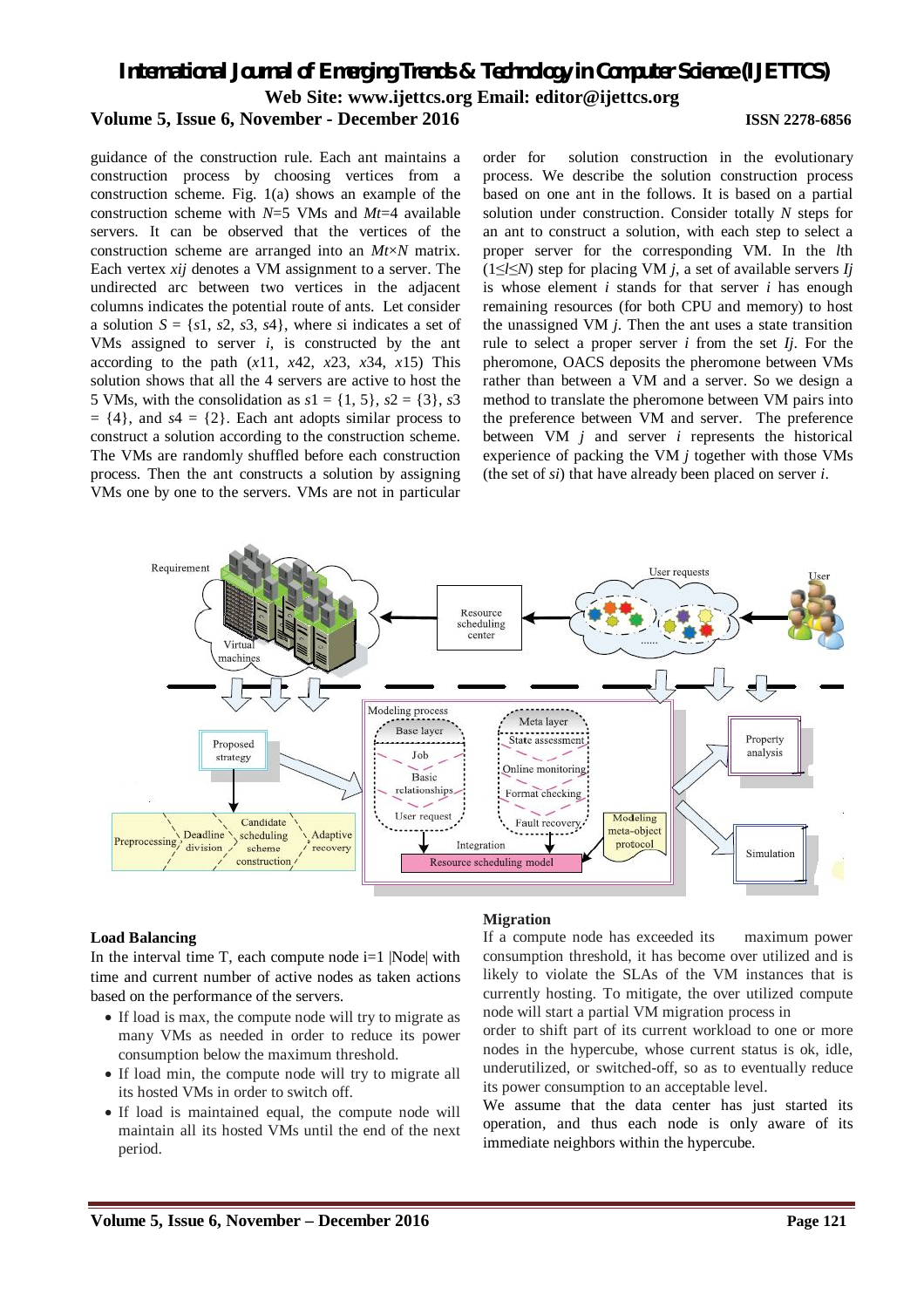# *International Journal of Emerging Trends & Technology in Computer Science (IJETTCS)* **Web Site: www.ijettcs.org Email: editor@ijettcs.org**

# **Volume 5, Issue 6, November - December 2016 ISSN 2278-6856**

The distributed load balancing scheme is applied is divided in three phases that take place simultaneously and pertain to the VM migration strategies of compute nodes c1, c5, and c6, as follows:

**Phase 1:** At the end of period T, compute node c1 is hosting 20 VM instances, has a power consumption of 260 W, and is therefore considered over utilized. To remedy this, c1 will attempt to shift part of its workload to one or more of the not overloaded nodes, namely c2, c3, c5, and c6, until its power consumption drops below the acceptable threshold pmax ¼ 250 W. After retrieving their current state from its local cache, Nh, c1 will start with the most utilized ones, and will thus first try to migrate VM instances to its ok neighbor c3, which currently has a power consumption of 240 W. Taking the first VM instance out of its workload, c1 assesses the condition as expressed in Equation (7), and finds out that it can perform the migration. Continuing with the next VM instance, c1 reassesses the condition, but this time it turns out that c3 cannot accept any more workload without moving to the over utilized state. Hence, c1 picks the next neighbor, c2, and repeats the same process. As the current power consumption of c2 is 200 W, c1 is allowed to shift vm2 to it along with the next VM instance, vm3. At this point, the power consumption of c1 has dropped to 245 W, and its state has become ok. Hence, the partial M migration process successfully terminates.

Phase 2 : To compute node c5, which is underutilized as it is currently hosting two VM and is consuming 170 W. According to our load balancing approach, c5 will try to migrate both VM instances and switch off. Like already described, c5 first retrieves from its local cache the current state and power consumption of the other nodes. Since all nodes are synchronized, at this time the state of c1 is still over utilized, c3 and c2 are ok, while the state of neighbor c6 is underutilized shows, there are no other active nodes. Hence, c5 will migrate its two VM instances to c2 through c6 and switch off. The power consumption of c2 will be increased by 20 W.

**Phase 3.** The activities of phases 1 and 2 take place, compute node c6, which is also underutilized and currently hosting three VM instances, will try to shift all its workload to other non-overloaded nodes in order to switch off. At this point, c6 knows of two ok nodes: c2 and c3. Starting with the closest one, c6 will eventually manage to migrate all three VM instances to c2, eventually raising its power consumption to 225 W. Now, while migrating its VM instances, c2 also receives the two VM instances from c5, which in the meantime has switched off. Since c2 is still in ok state and is able to accept more workload without becoming over utilized, c6 will also forward those last two VM instances and will finally shut down

Let that threshold value be  $T(v)$ . Now for every node, Ni, we need to find the load of each node. Let the total sum of loads be SL. To calculate the average of loads present in all nodes and introduce another factor called Cold Spot (α). Based on average value and cold spot we determine the threshold value. So nodes with loads greater than the threshold value will be considered as Cold spot. Step by step algorithm is shown below.

For each node Ni find load of Ni, i.e. Find L(Ni);

- Set SL=0,  $\alpha$  be cold spot factor with value 1.2;
- For each node Ni do the following;
- $\bullet$  SL=SL+L(Ni):
- Average (avg)=SL/Ni;
- T(v)= $\alpha$  \* avg; end for;
- For each node Ni repeat up to step 9;
- If  $L(Ni) > T(v)$  then proceed to next step;
- Mark the node as hot spot node; end for;

Let HN be the list of hot spot nodes. A node or VM is not considered for migration if it is already a migrated one. Here in this algorithm we setup a three threshold values such as threshold-input-length (TIL), min-thresholdinput-length (MTIL) and threshold time T. For every node or VM in HN we consider both the total balance input and processed input percentage. We select those nodes or VM with balance input greater than the TIL value and processed input lengths less than MTIL for migration

For each node Ni find load of Ni, i.e. Find L(Ni);

- Set SL=0,  $\alpha$  be hot spot factor with value 1.2;
- For each node Ni do the following;
- $\bullet$  SL=SL+L(Ni);
- Average (avg)=SL/Ni;
- HT= $\alpha$  \* avg; end for;
- For each node Ni repeat up to step 9:
- If  $L(Ni) > HT$  then proceed to next step;
- Mark the node as hot spot node; end for;

# **RESULTS**

We used CloudSim and cloud analyst in modeling and simulating Cloud computing environments. To evaluate the overhead in building a simulated Cloud computing environment that consists of a single data center, a broker and a user and performed series of experiments. The number of hosts in the data center in each experiment was varied from 100 to 1000. As the goal of these tests were to evaluate the computing power requirement to instantiate the Cloud simulation infrastructure and monitoring user workload.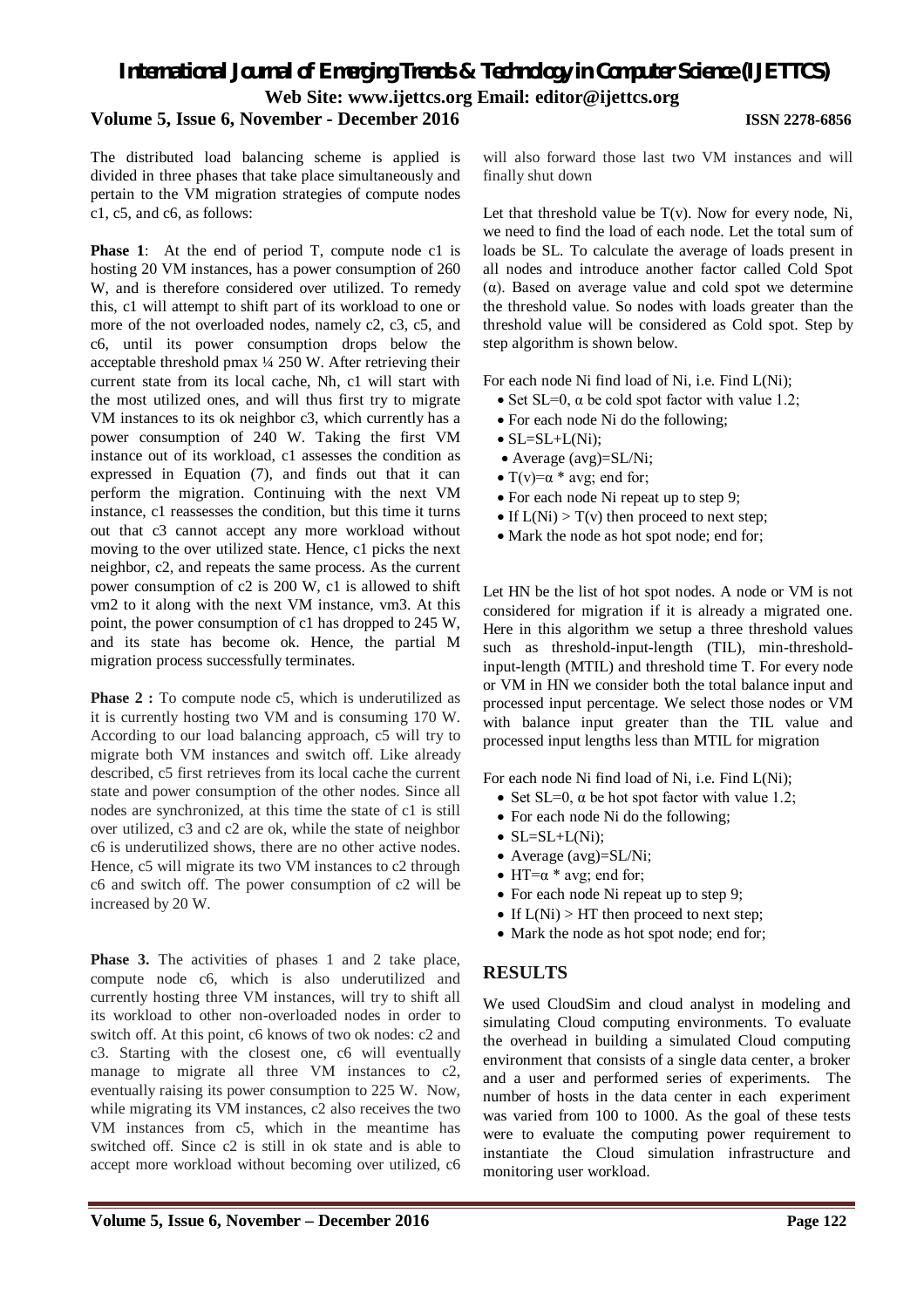| parancing               |             |             |            |  |  |
|-------------------------|-------------|-------------|------------|--|--|
| Particle<br><b>Size</b> | <b>OACS</b> | <b>MPSO</b> | <b>PSO</b> |  |  |
| UB1(10)                 | 49.05       | 49.85       | 50.64      |  |  |
| UB2(20)                 | 49.95       | 50.42       | 51.15      |  |  |
| UB3(50)                 | 50.20       | 50.92       | 51.83      |  |  |
| UB4(100)                | 50.75       | 51.21       | 52.49      |  |  |
| UB5(250)                | 190.65      | 195.25      | 200.9      |  |  |
| UB6(300)                | 293.4       | 293.5       | 301.56     |  |  |

**Table 1:** Average response time for different UBs in load balancing



**Table 2:** Average processing time of DCs in load balancing

| <b>Data Centre</b><br>with No. of<br>VMs | <b>OACS</b> | <b>MPSO</b> | <b>PSO</b> |
|------------------------------------------|-------------|-------------|------------|
| DC1(25)                                  | 0.621       | 0.689       | 0.786      |
| DC2(50)                                  | 1.235       | 1.356       | 1.574      |
| DC3(75)                                  | 1.801       | 1.938       | 2.1        |
| DC4(100)                                 | 2.200       | 2.385       | 2.773      |



| Data Centre<br>with No. of<br><b>VMs</b> | <b>OACS</b> | <b>MPSO</b> | <b>PSO</b> |
|------------------------------------------|-------------|-------------|------------|
| DC1(25)                                  | 0.37        | 0.41        | 0.46       |
| DC2(50)                                  | 0.07        | 0.09        | 0.16       |
| DC3(75)                                  | 0.35        | 0.39        | 0.53       |
| DC4(100)                                 | 0.21        | 0.23        | 0.25       |

**Table 3 :** Data transfer cost of different data centers in LB



Optimization Ant Colony System was proposed based on the ant colony algorithm. First, the resource cost model can be used to define the task demand for resources in detail. This model reflects the rela- tionship between resource costs and task costs. Secondly, a multi-objective optimization model was proposed, based on the model. Its main objective was to optimize the scheduling of performance and user costs. Thirdly, an improved ant colony algorithm was proposed to solve the optimization problem. In order to prevent the ant colony algorithm from falling into a local optimal solution, this method used the performance and budget constraint functions to evaluate the costs and provide feedback on the quality of the solution. It then adjusted the quality of the solution according to the results of the evaluation and feedback. Experimental results show that the OACS method has a great advantage in terms of makes pan. Even in the worst case and it is equal to Min-Min algorithm, which has advantages regarding completion time. At its best, OACS increases nearly 56.6% relative to the FCFS algorithm. The OACS methods are still better than other similar methods regarding other metrics, such as cost, the violation rate of deadline and resource utilization, proving the effectiveness of OACS.

**Volume 5, Issue 6, November – December 2016 Page 123**